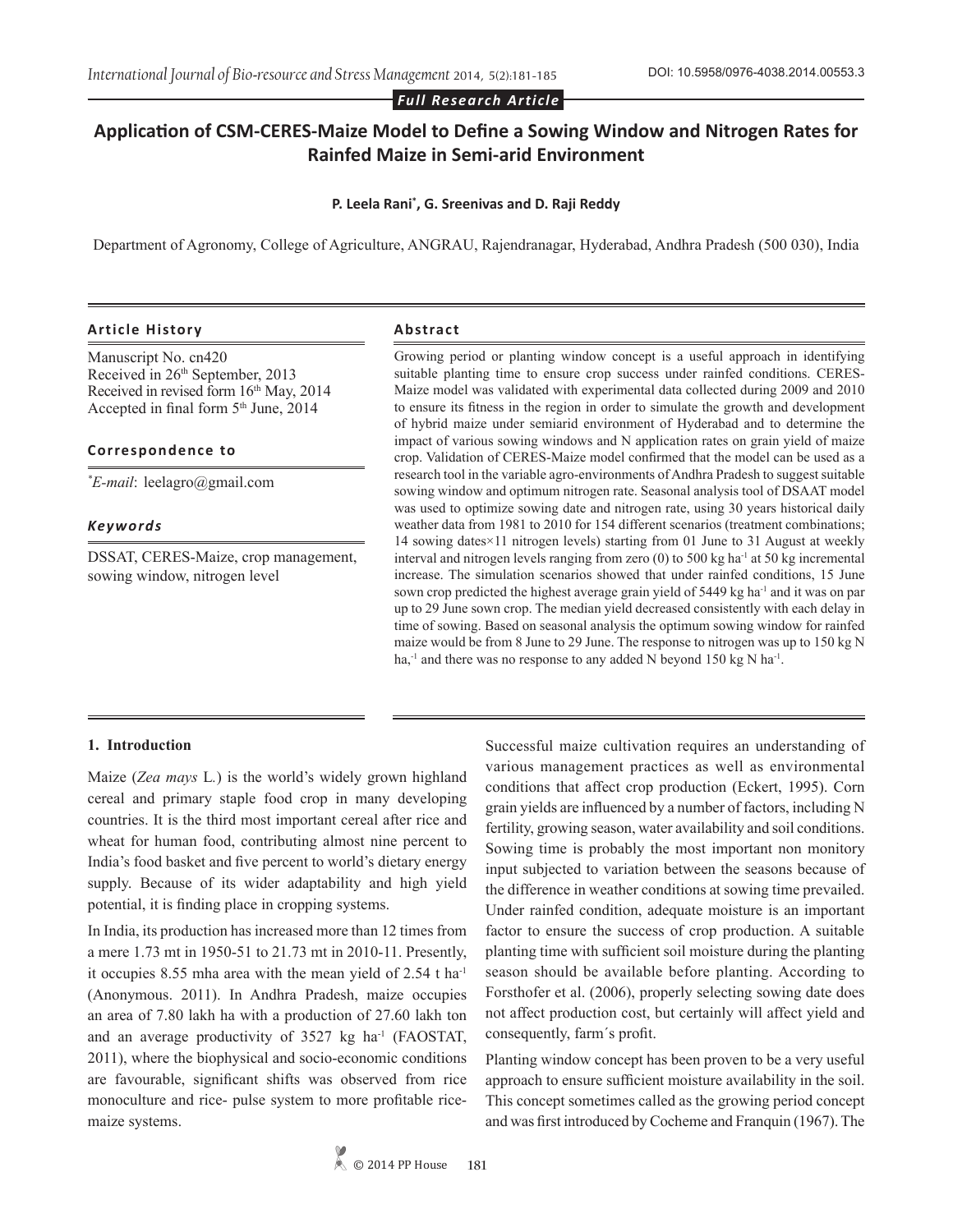concept was defined as the period in a year where agriculture can be practiced due to adequate soil moisture and absence of temperature limitations. The concept was later modified by FAO and defined, as a continuous period in one year where precipitation is greater than half-potential evaporation with a number of days required for evaporation (Kowal, 1978). According to Andrade et al. (2009), in general, there are interactions between various factors that affect crop growth, development and yield, whose individual effect is difficult to quantify. Modeling can be a useful tool for studying this kind of problem. The application of systems analysis that combines both experimental field research and crop modeling to determine optimum farming practices in different countries has become common. Razak et al. (2000) used CERESMaize model to identify the suitable planting time under rainfed conditions of Malaysia and found that most of the zones have double planting windows except for two zones (1 and 26), which have a single planting window. In view of this, an experiment was conducted to identify the planting window and optimum nitrogen for maize under irrigated conditions, whereby actual crop growth was taken into account during the simulation process.

The CERES-Maize, one of the models of the Decision Support System for Agrotechnology Transfer, DSSAT (Hoogenboom et al*.,* 2010), can be used to simulate crop growth and development under scenarios of varying climatic conditions and to evaluate management strategies like nitrogen management to improve crop yield. In this study validity of the model was also taken into consideration. In addition to validation the present study aimed to use DSSAT seasonal tool to set a sowing window and nitrogen level by using 30 years historical daily weather data from 1981 to 2010 for rainfed maize crop at farm level.

## **2. Materials and Methods**

The study was divided into three phases. In the first phase the genetic coefficients for maize hybrid Dekalb Super 900M were derived. In the second phase, the model predictive capability was verified with experimental data from a farm located at Agricultural Research Institute, Acharya N G Ranga Agricultural University, Rajendranagar, Hyderabad during *Kharif* seasons of 2009 and 2010 under irrigated conditions. In the third phase, model´s seasonal module was used to simulate scenarios of sowing dates and different nitrogen levels in order to define the best sowing window and nitrogen level for rainfed maize production at that farm.

## *2.1. Model parameterization*

The investigations were carried out during *Kharif* 2009 and 2010 at Agricultural Research Institute, Rajendranagar, Hyderabad situated at an altitude of 542.3 m above mean sea level at  $17°19'$  N latitude and  $78°23'$  E longitude. It is in the Southern Telangana agro-climatic zone of Andhra Pradesh. The cultivar was managed under optimum conditions to allow it to express its genetic potential under current weather conditions. Data collection and maize genetic coefficients adjustments were done according to procedures described by Hunt and Boote (1998). Derived genetic coefficients for the hybrid were added to DSSAT´s genotype file to be used in other simulations.

## *2.2. Model predictive capability*

In this second phase of the study, the model's predictive capability was verified by comparing simulated grain yield with observed maize grain yield which obtained from experimental data. Validation of CERES-Maize model confirmed that the model can be used as a research tool in the variable agroenvironments of Andhra Pradesh to suggest suitable sowing window and optimum nitrogen rate

## *2.3. Maize yield seasonal and temporal variability analysis*

If the calibrated models stand the test of validation with independent data sets, they can be potentially used as tools for operational, tactical, and strategic decision support in on-farm crop management (Mathews et al., 2002). The third step of this study consist of applying the CERES-Maize model seasonal tool to evaluate the various levels of nitrogen and sowing date effects on maize grain yield under rainfed conditions. The model was set to simulate 154 different scenarios (treatment combinations; 14 sowing dates×11 nitrogen levels) starting from 01 June to 31 August at weekly interval and nitrogen levels ranging from zero (0) to 500 kg ha<sup>-1</sup> at 50 kg incremental increase under rainfed conditions of semiarid environment for 30 years using historical daily weather data from 1981 to 2010. Thirty years of records was used with model´s seasonal tool to generate 30 values of simulated grain yield for each one of the 14 sowing weeks and 11 nitrogen levels, which were plotted as a box plot frequency distribution and as average yield values versus variance.

The data were analyzed statistically applying one way analysis of variance technique using SAS. The significance was tested by 'F' test (Snedecor and Cochron, 1967). Critical difference for examining treatment means for their significance was calculated at 5 percent level of probability (*p*=0.05). In order to analyse the pattern of difference between means Fisher's least significant difference test (t test) was employed (Hayter, 1986).

## **3. Results and Discussion**

# *3.1. Optimum planting window under rainfed conditions* Seasonal analysis for identifying the optimum planting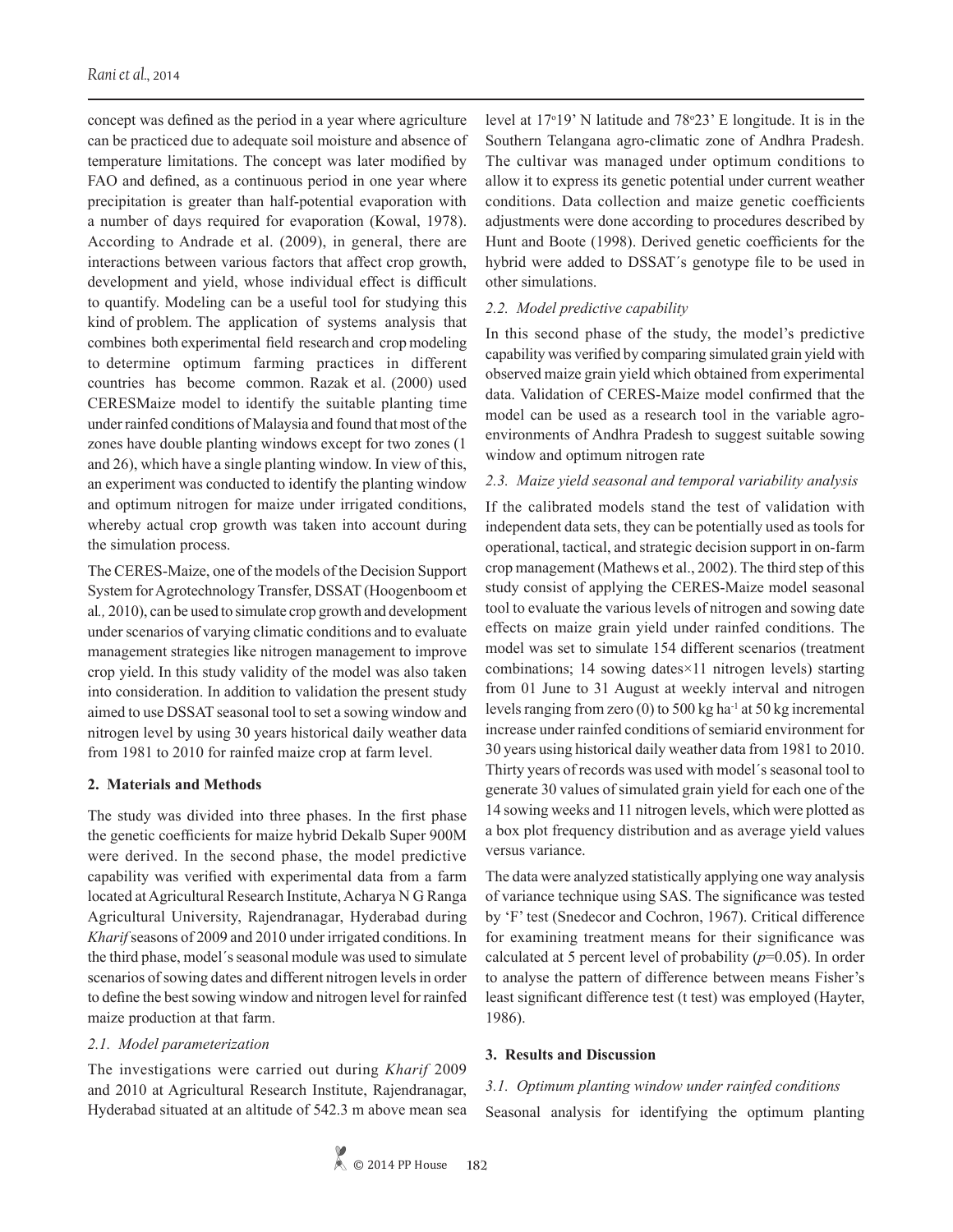date and nitrogen levels for maize production using crop simulations was conducted. Selecting a suitable sowing window and optimum nitrogen level is a crop management strategy that is costless to the farmer but, under varying climate conditions, it allows improvement on yield stability.

The simulation scenarios showed that under rainfed conditions, 15 June sown crop predicted the highest average grain yield (5449 kg ha<sup>-1</sup>) and it was on par up to 29 June sown crop (Table 1). The median yield decreased consistently with each delay in time of sowing.

However, the data depicted in Figure 1 showed that, 31 August sown crop was considerably less variable than all other dates and consequently, smaller variance was associated to its average yield. Low variance was not always associated to high yields, however, a group of sowing dates, which clearly provided greater yield with intermediate variances. This

| Table 1: $t$ Test (LSD) for mean grain yield (kg ha <sup>-1</sup> ) of maize |  |
|------------------------------------------------------------------------------|--|
| under rainfed situations under different dates of sowing                     |  |

|                | Rainfed                            |                |   |   |
|----------------|------------------------------------|----------------|---|---|
| Date of sowing | Grain yield (kg ha <sup>-1</sup> ) | t Grouping     |   |   |
| $15$ -Jun      | 5449                               | A              |   |   |
| 8-Jun          | 5276                               | $\overline{A}$ | B |   |
| $22$ -Jun      | 5272                               | A              | B |   |
| $29$ -Jun      | 5135                               | A              | B |   |
| 1-Jun          | 5132                               |                | B |   |
| $13$ -Jul      | 5030                               |                | B | C |
| 6-Jul          | 5016                               |                | B | C |
| $27$ -Jul      | 4764                               |                |   | C |
| $20$ -Jul      | 4727                               |                |   | C |
| $3-Aug$        | 4332                               |                |   | D |
| $10-Aug$       | 3774                               |                |   | E |
| $17-Aug$       | 3057                               |                |   | F |
| $24$ -Aug      | 2686                               |                |   | G |
| $31-Aug$       | 2187                               |                |   | Н |

information could assist in defining a sowing window, which in that case, would be from 8 June to 29 June. Khaliq (2008) also reported that, the CERES-Maize simulated maize grain yield between the  $0<sup>th</sup>$  and  $25<sup>th</sup>$  percentiles at 40 days delay in current planting date showed an increase in the risk of obtaining very low yields for the late planting dates.

With regard to nitrogen uptake by grain and biomass also showed the similar trend (Figure 2). The median uptake increases consistently with each delay in time of sowing up to 29 June, however, the box plots showed that, 15 June sown crop had considerably less variability than all other and consequently, smaller variance was associated to its average nitrogen uptake. Further, irrespective of planting time, all sowing dates showed the decreasing trend of nitrogen uptake with less variance (Figure 3).

Simulation results (Figure 4) of nitrogen leaching at different planting dates, showed that the median nitrogen leached value decreased consistently from 6 July onwards with each delay in time of sowing up 27 July, there after increased at decreasing trend with more downside risk (risk of more leaching).

#### *3.2. Optimum nitrogen level under rainfed conditions*

Simulation results of different levels of nitrogen under rainfed



Figure 1: Simulated grain yield of maize under different dates of sowing in rainfed conditions. Box limits represent the  $25<sup>th</sup>$ and 75th percentiles, box central line represents the median, and outliers represent the minimum and maximum values.



Figure 2: Simulated N uptake by maize grain under different dates of sowing in rainfed conditions. Box limits represent the 25th and 75th percentiles, box central line represents the median, and outliers represent the minimum and maximum values.



Figure 3: Simulated N uptake by maize under different dates of sowing in rainfed conditions. Box limits represent the  $25<sup>th</sup>$ and 75th percentiles, box central line represents the median,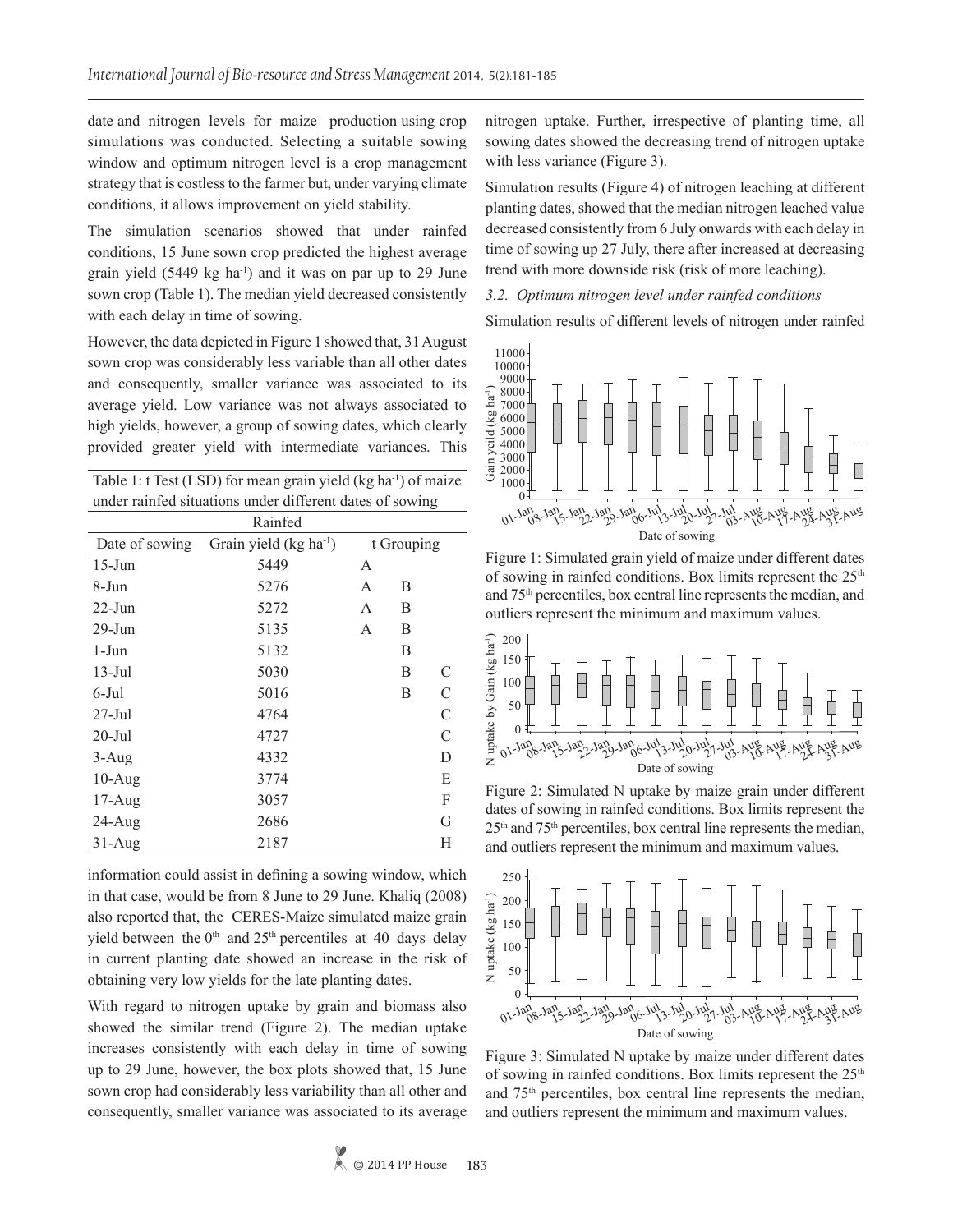| <del></del><br>$\frac{1}{2}$ |                         |            |  |  |  |  |
|------------------------------|-------------------------|------------|--|--|--|--|
| Rainfed                      |                         |            |  |  |  |  |
| Nitrogen $(kg ha-1)$         | Grain yield $(kg ha-1)$ | t Grouping |  |  |  |  |
| 250                          | 4999                    | А          |  |  |  |  |
| 200                          | 4999                    | А          |  |  |  |  |
| 300                          | 4963                    | А          |  |  |  |  |
| 450                          | 4943                    | А          |  |  |  |  |
| 350                          | 4937                    | А          |  |  |  |  |
| 400                          | 4930                    | А          |  |  |  |  |
| 500                          | 4906                    | А          |  |  |  |  |
| 100                          | 4577                    | В          |  |  |  |  |
| 50                           | 3366                    | C          |  |  |  |  |
|                              | 1020                    |            |  |  |  |  |
|                              |                         |            |  |  |  |  |

| Table 2: t Tests (LSD) for mean grain yield (kg ha <sup>-1</sup> ) of maize under |
|-----------------------------------------------------------------------------------|
| irrigated and rainfed situations at different levels of nitrogen                  |

Note : Means with the same letter are not significantly different



Figure 4: Simulated N leaching under different dates of sowing in rainfed conditions. Box limits represent the 25<sup>th</sup> and 75th percentiles, box central line represents the median,



Figure 5: Simulated grain yield of maize under variable nitrogen rates in rainfed conditions. Box limits represent the  $25<sup>th</sup>$  and  $75<sup>th</sup>$  percentiles, box central line represents the median, and outliers represent the minimum and maximum values

conditions analyzed statistically and presented in the Table 2.

The response to nitrogen is a classic response curve where yield increased rapidly in response to the first  $50 \text{ kg N}$  ha<sup>-1</sup> with diminishing trend to each additional 50 kg N ha<sup>-1</sup> up to 150 kg N ha-1 where there was no response to any added N (Figure 5). The response to N added beyond 150 kg N ha<sup>-1</sup> was not economically beneficial (Table 2). The spread of the whiskers on the box plots indicates that yield variability increased with each added increment of N application. Similar trend was observed as grain yield simulation for nitrogen uptake by grain as well as biomass also (Figure 6 and 7).

Simulation results showed that, leaching (Figure 8) losses increased consistently with increased levels of nitrogen upto  $500 \text{ kg N}$  ha<sup>-1</sup>. High variance was associated with higher levels of nitrogen as upper whiskers continued to increase up to 500 kg N ha-1, this added risk was upside risk (risk of maximum



Figure 6: Simulated N uptake by maize grain under variable nitrogen rates in rainfed conditions. Box limits represent the 25th and 75th percentiles, box central line represents the median,



Figure 7: Simulated N uptake by maize under variable nitrogen rates in rainfed conditions. Box limits represent the 25<sup>th</sup> and 75th percentiles, box central line represents the median, and outliers represent the minimum and maximum values.



Figure 8: Simulated N leaching under variable nitrogen rates in rainfed conditions. Box limits represent the  $25<sup>th</sup>$  and  $75<sup>th</sup>$ percentiles, box central line represents the median, and outliers